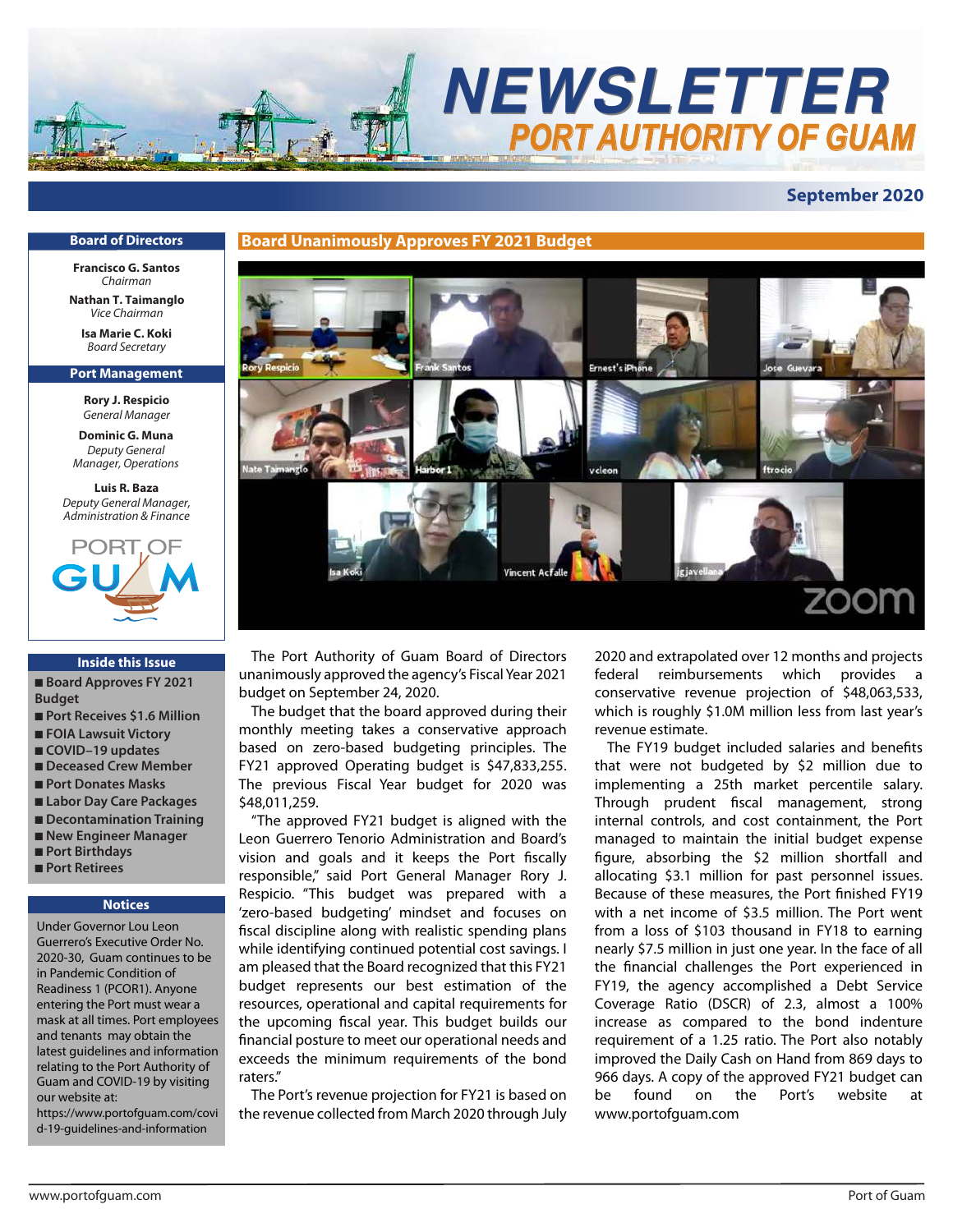During the past several years the Port Authority of Guam has executed key modernization efforts through the Port Improvement Program which consists of the Modernization Plans and the Sustainability Plans for the agency. These plans have been funded by federal grants, bank loans, Port funds and the 2018 Port Revenue Bonds.

 In its latest round of awards, the Port recently received a \$1.6 million grant from the Office of Economic Adjustment (OEA), through the Office of the Governor, for the Port and its Owner's Agent Engineer (OAE) WSP USA Inc. to embark on a massive initiative to update the 2013 Port Master Plan. The primary objective of the 2020 Master Plan Update is to accurately and effectively articulate the Port's continued near and long term vision to modernize its facilities, infrastructure, systems and operations.

The \$1.6 million will fund the following projects:

- 2020 Master Plan Update
- Customs Inspection Facility Feasibility Study
- Port Solar Power Energy Feasibility Study
- PAG, Port Users Group of Guam (PUGG), and Customs Systems Integration
- Updated/Comprehensive PAG Wharves Conditional Assessment  $(F1 - F6)$
- STS Crane Program Support
- Future Tariff Analysis
- IT Support
- Environmental, Health, and Safety Program Support
- CIP Program Support

 Early in July 2020, Port management commenced its weekly meetings with representatives from WSP USA Inc. to define the Port Authority's near-term and long-term approach to modernization, to maintain fiscally sustainable operations and to promote increased awareness and consensus on its approach among all affected stakeholders. Since then, the team spearheaded by Strategic Planning Division, has been meeting with division heads and Port tenants and stakeholders to attain their input for the 2020 Port Master Plan.

 The Port Authority has had a long standing relationship with the Office of Economic Adjustment and for the past several years they have been a key element in the Port obtaining federal funding to support and execute endeavors to develop Guam's only seaport. "Our partnership with OEA has been a critical component of our modernization program and the aggressive projects funded under this Program supports the necessary upgrades that will further enhanced the Port's core capabilities and resiliency", said General Manager Rory Respicio.

Also recently awarded to the Port was a grant from the Office of Insular Affairs under the Maintenance Assistance Program for the Welding Shop Project. The award of \$240,325.00 is matched with Port funds of \$240,325.00, for a total project cost of \$480,650.00 and is earmarked for two separate projects. The first project is the repair and Hardening of the Welding Shop for the procurement of roll up doors for the three open bays at the Welding Shop and to make repairs to concrete spalling within the Welding Shop. The purpose of the roll up doors is to mitigate damage to the building as well as equipment contained within the Welding Shop from both storms as well as everyday salt spray damage. The concrete spalling repair is to ensure employee safety as well as extend the life of the structure. The second project is the procurement of Specialized Welding Equipment to include a Stud Welder and Multi-Operator Welding Rack. The purpose of the new equipment is to increase efficiency of the Welding Shop in repairing the Port's Ship-to-Shore Gantry cranes in addition to other heavy equipment. The period of performance for this grant will run from August 5, 2020 through September 30, 2023.

 Since the adoption of the 2013 Port Master Plan, millions of dollars in federal monies have been awarded to the Agency allowing the completion of numerous capital improvement projects, the acquisition of heavy duty cargo equipment and sustainability projects that are ongoing today. And still the Port continues to advance the modernization efforts to prepare for the future and to support all the stakeholder's reliance on the Port's services for the efficient delivery of basic good and commodities.

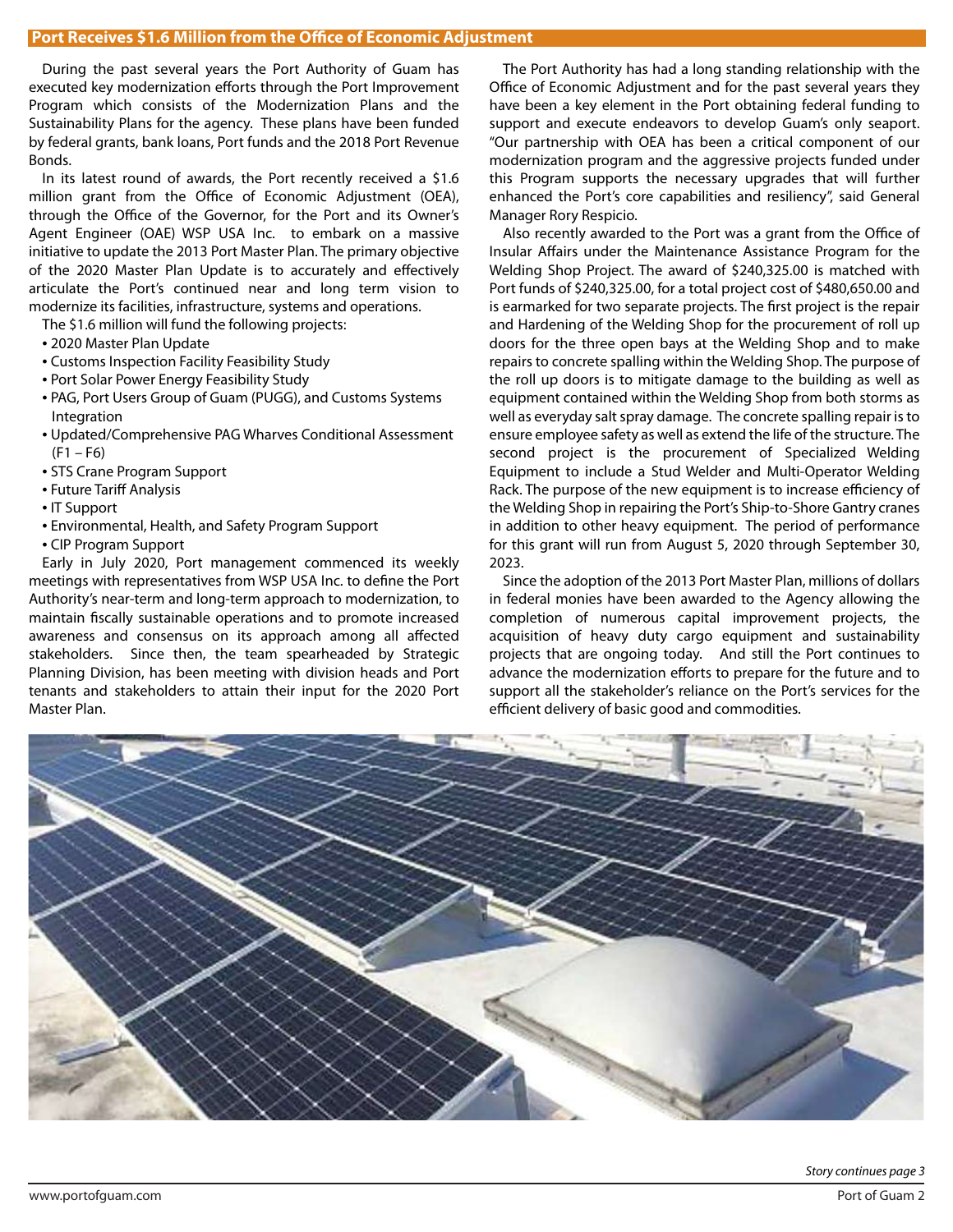#### Continued from previous page - Port Receives \$1.6 Million from the Office of Economic Adjustment

At the forefront of this effort is the Strategic Planning Division whose primary responsibility is to pursue federal grants to fund the Port's modernization projects. The office recently applied for federal grants totaling a little over \$23 million from various federal agencies for the following projects – Warehouse 1 Hardening Project, Installation of a Fuel Pipeline System for F1 Pier and Golf Pier Connectivity, Acquisition of Specialized Container Yard Equipment, Maintenance Support Project for PAG Welding Shop, Government Finance Training Program, and Wharves Service Life Extension-Ground Improvements project to improve the condition of F4, and F6. In addition to these grant applications, Strategic Planning is in the process of applying for approximately \$30 million in funding from the Economic Development Administration (EDA) for the purchase of 2 ship-to-shore gantry cranes and approximately \$15 million from United States Department of Agriculture for the purchase of a third ship-to-shore gantry crane.

The collaborative efforts and working relationship of the Board of Directors, Management, personnel, and Port Users have greatly contributed to the Port's success in accomplishing these milestones. Having completed major objectives, the Port is now better positioned to meet the demands associated with ongoing military buildup projects, organic growth, and the region's growing population. Today's self-sustaining Port reflects a dramatic growth in cargo activity and the dedication of its 368 Port Strong employees, all of whom are committed to providing efficient and reliable services.



#### **Port Pleased with Court's Decision in FOIA Lawsuit**

 Port Authority of Guam General Manager Rory J. Respicio said that he is pleased with a ruling issued in Superior Court denying Attorney Tom Fisher's requests in a FOIA lawsuit he filed against the agency.

 "We have said from the beginning that we fully complied with Mr. Fisher's FOIA request and we substantiated our compliance through documents and declarations," Respicio said. "Even the judge acknowledged that it appears that the email system being utilized by Mr. Fisher's law firm was not working properly."

Fisher filed a lawsuit claiming the Port never responded to a FOIA request, however, the Port did comply on the day required and emailed Mr. Fisher 63 pages of documents. The Port provided the court copies of the screen shots of the FOIA response email sent to Fisher as well as declarations by staff that the emails had been sent. The court noted that officials from the Attorney General's Office attempted to email Fisher but those emails were bounced back as the law firm's email inbox was full and could not accept any more incoming correspondence.

 Fisher asked Superior Court Judge Anita A. Sukola to issue sanctions against Respicio and the judge denied that request on her September 10, 2020 decision. Sukola added in her ruling that she would encourage parties to communicate with each other to avoid any outstanding disputes.

 The Port Authority of Guam strives to be open and transparent and that is why we have so many of our reports posted on our website. However, if an individual is looking for a specific document, the agency will accommodate any request pursuant to 5GCA Government Operations Chapter 10 Freedom of Information referred to as the Sunshine Reform Act of 1999 as long as it is allowed under law. For ease of submission and access, individuals interested in submitting a request may go to the Ports website or send an email directly to foiarequest@portofguam.com.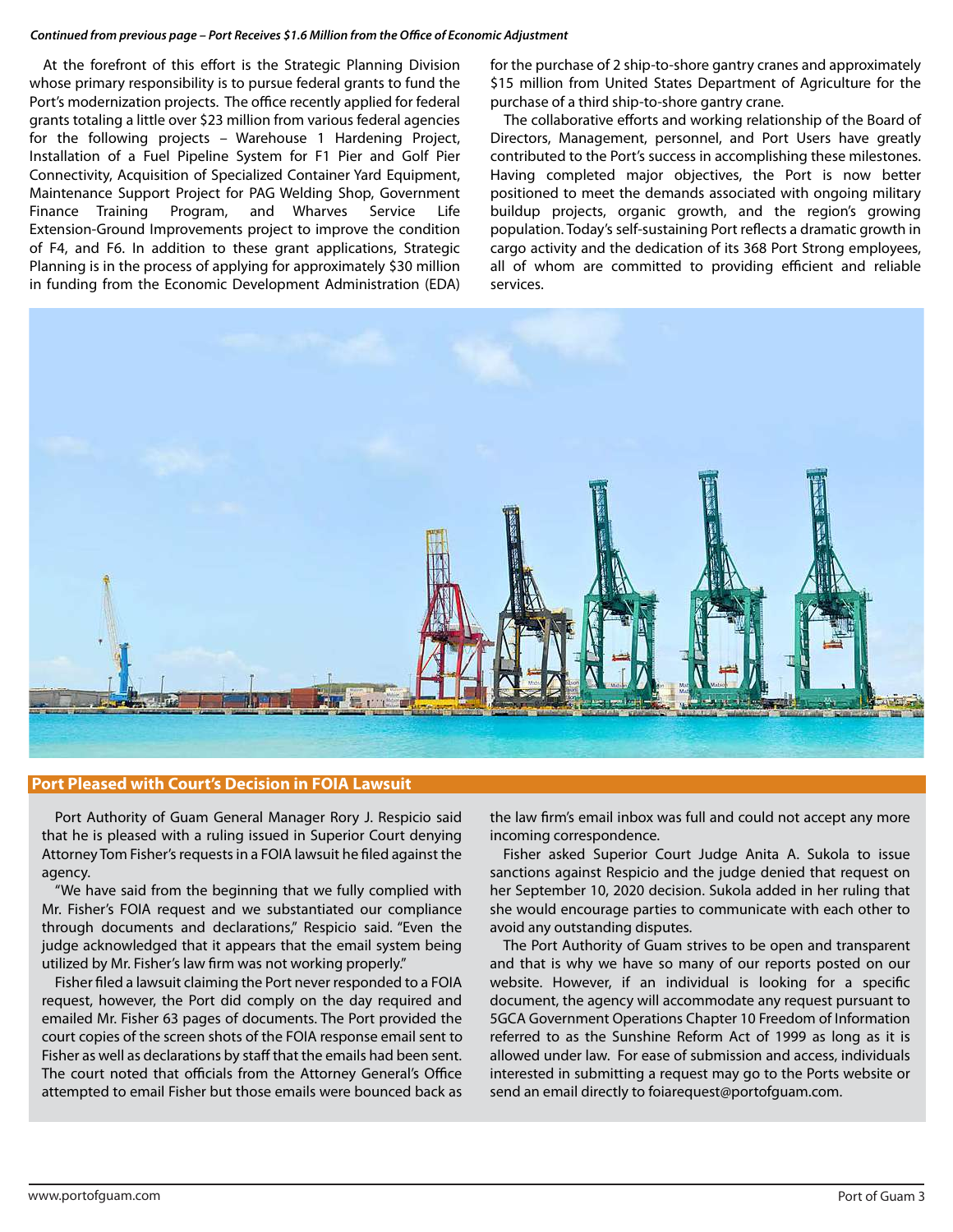As of October 1, 2020, the Port Authority has had nine cases of employees who tested positive for COVID-19. Everyone at the Port is keeping our fellow employees in our thoughts and prayers.

With the first employee to be identified positive with COVID-19, Port management took swift measures to mitigate the spread of the virus and ensure foremost that employees are safe and that the chain of services are not disrupted. To date, a total of 325 employees have been identified as potentially being exposed to COVID-19 and they all have been tested. Once notified, the Port Contact Tracing Team immediately contacts all employees who may have potentially been exposed to the positive individual and, in close coordination with DPHSS officials, schedules immediate testing to minimize further spread of the virus. What does "potentially exposed" mean? It means being within 6 feet of a person who has COVID-19 for at least 15 minutes.

 In early September, employees from The Guam Customs and Quarantine Agency fell victim to the COVID-19 virus. Five of their staff members assigned to the Port Authority Customs office tested positive. All positive customs employees were secured from the port worksite and a new crew reported to the Port to continue their operations.

As the community continues to fight COVID-19, employees are

reminded to wear a mask, keep 6 feet apart from other individuals and wash your hands often, stay home if you are sick, and disinfect high-touch surfaces frequently. These all are very important ways to help prevent the spread of COVID-19.

 Employees are also encouraged to download the Guam COVID Alert app, an exposure notification app that has the ability to alert users if they have been exposed to other app users who have been diagnosed with COVID-19.

 "Our island, much like the rest of the globe, is at war with an invisible enemy. But we don't have to fight empty handed. While we know the effectiveness of contact tracing, when done manually it can be a time consuming process for our Public Health officials," said Governor Lou Leon Guerrero. "The Guam COVID Alert app digitizes contact tracing efforts and empowers each of us to stop the spread of the virus and save lives."

 After you download GUAM COVID ALERT on your iPhone or Android, follow the app instructions to turn on your Exposure Notifications. This allows you to be notified if you've likely been exposed.

 The Guam COVID Alert mobile app is now available for download from the App store and Google Play. For more information, visit guamcovidalert.guam.gov.

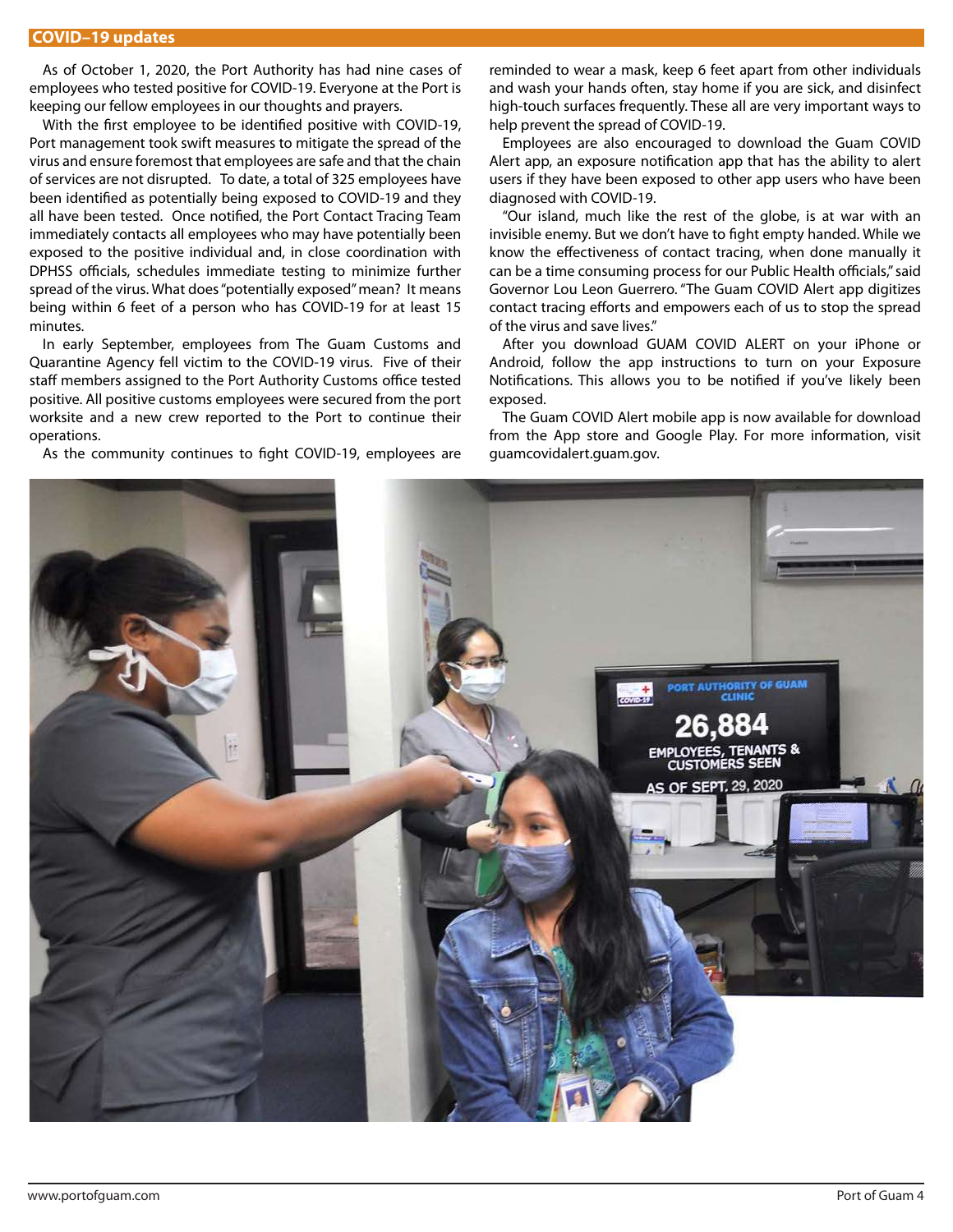# **Deceased Crew Member Delays Matson Operations**

 The Port Authority of Guam delayed the beginning of operations on a Matson ship that arrived the morning of September 9th due to a deceased crew member onboard the vessel.

 Port Authority of Guam General Manager Rory J. Respicio said he was notified early that morning by Bernie Valencia, VP and General Manager of Matson Guam, that a crew member was deceased on the ship. The Matson Papa Mau was docked at the Port's F5 pier at 7:25am. The ship's previous port of call was Saipan. According to Valencia, all crew members of the Papa Mau were recently tested and all were negative.

Once notified of the deceased crew member, the Port prohibited

any operations on the vessel and instead the Port's assistant operations manager escorted four nurses on board to swab the body. Three of the public health nurses were from the Port Clinic and one was a supervisor who came down to the Port to take the lead on the swabbing of the body. The nurses were escorted off the ship and the sample taken to DPHSS for testing. The test came back negative for COVID-19.

 Respicio said the situation did not delay the arrival and operations of any other vessels that were scheduled to arrive that day. Meanwhile, the Port extends its condolences to the family of the deceased as well as to Matson on the loss of their crew member.



# **Port Donates Masks to Tenants**

 The Port Authority of Guam donated masks to Port Tenants on September 15th as part of the agency's ongoing efforts to fight COVID–19.

 The donation of the masks, given to the Port by the Federal Emergency Management Agency (FEMA), took place at the PAG Board of Director's Conference Room. Port officials donated the masks to Seabridge, American President Lines, Norton Lilly, Marianas Steamship, Matson, Ambyth and Pacific Development Corporation.

"We are all working together to fight COVID-19 and to keep our Port, our Tenants and our community safe during this Pandemic," said Port General Manager Rory J. Respicio. From the onset of this Pandemic, FEMA has been providing a range of federal assistance to individuals, businesses and the Government of Guam to mitigate the effects COVID-19 has had on our community. FEMA's mission is to help people before, during and after disasters.



Ferdinand Santos of Pacific Development Corporation smiles after receiving a donation of masks for his company on Tuesday from the Port Authority of Guam.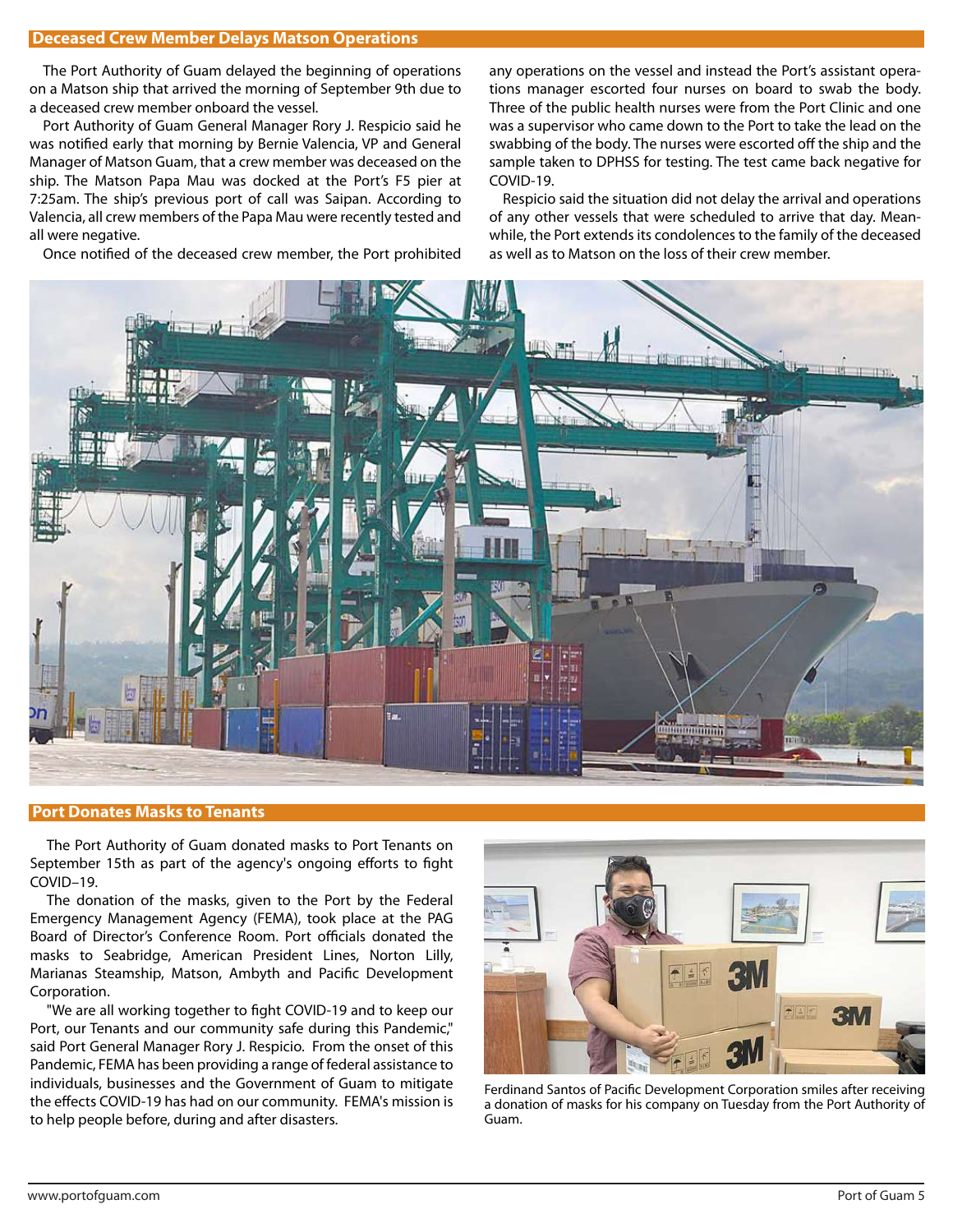# **Labor Day Care Package**

Staff from Human Resources Division prepared care packages for distribution to each employee of the Port Authority of Guam. Because of the COVID-19 pandemic, the annual picnic held at Ypao Beach was canceled this year. In spite of that, General Manager Rory

Respicio and Deputy General Managers Dominic Muna and Luis Baza still wanted to express their appreciation to the employees and praised them for their outstanding efforts and hard work this past year. Biba Port Strong Employees!!



#### **Decontamination Training**

 On September 24, 2020, employees from Safety Division and Maintenance Custodial Section attended a workshop offered by The Guam Memorial Hospital Agency (GMHA) which was held at the Port Authority training room. The presentation by Patty Acfalle (Chief of Environmental Services) and Nikki Decipulo (Higher Education Science and Technology) covered the following topics:

- Types of Personal Protective Equipment (PPE) demonstration of proper wear and removal
- Cleaning vs Disinfecting
- Selecting, labeling, storing of cleaning/disinfecting solutions
- Demonstration on most effective procedure for applying and cleaning with disinfectant solutions

 The Port's Safety Division will continue to meet with GMHA presenters to review and adopt Port-specific protocols to enhance their capabilities and more importantly, for employees to perform their duties in line with safe methods and procedures.

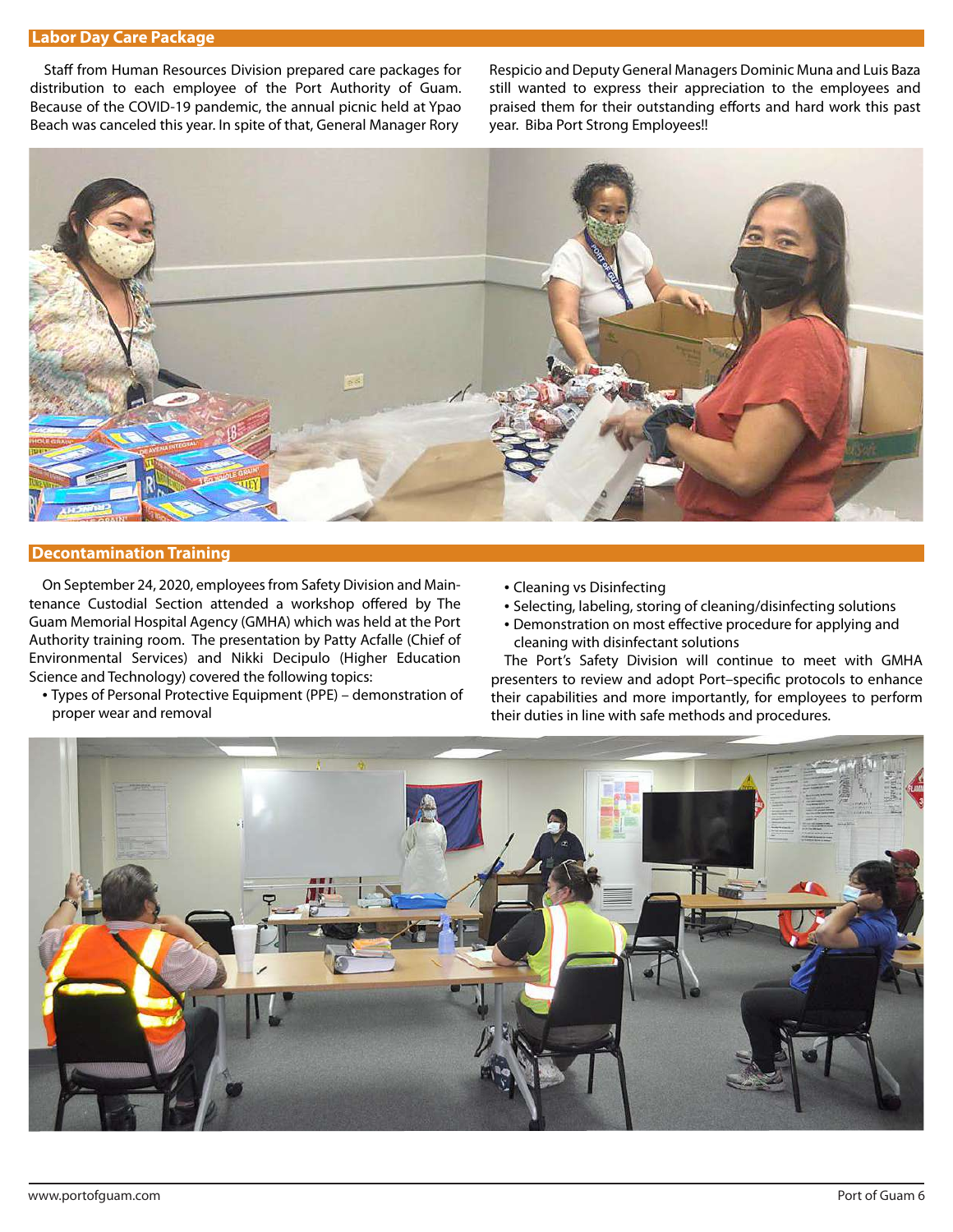# **Port Welcomes Engineer Manager Masoud Teimoury**



 The Port Authority of Guam welcomes Engineer Manager Masoud Teimoury as its newest member to the Port Strong family.

 Coming from an extensive educational and professional background, Teimoury brings with him a wealth of technical knowledge and experience. He graduated from the University of Kentucky in 1980 with B.S. in Civil Engineering and in 1983, he graduated from the University of Louisville with a M.S. in Civil/Geotechnical Engineering. If

that wasn't enough, Teimoury embarked on yet another personal ambition which was to complete the highest level of education in his field (doctorate in environmental studies and water resources of Guam) and completed his PhD degree requirements from the University of Fairbanks, Alaska in May 2018.

 A registered Professional Engineer in Guam, CNMI, and the State of-Kentucky, Teimoury has over 20 years of experience in the field of Engineering Design, Environmental, Construction & Construction Management, Teaching and Research involving projects in the Mainland U.S., Guam the Northern Marianas and Micronesia for local, federal and military institutions as well as private developers. As the president of Masoud & Company, Teimoury was responsible for a

**Port Employees Celebrate October Birthdays**



Gary T. Cruz Patrick Q. Claros Kevin Lee T. Cruz Franklin J. Santos Quirino B. Cabe, Jr. Brandon J. Carbullido Jason M. Castro Francisco C. Okazaki Paul A. San Nicolas Janice H. Flores Frances T. Cepeda Christopher J. Calip Ionatana Faasuamalie Jovonne Ybarra-Reyes Daryl M. Movida Jose P. Bamba Junior D.N. Topasna John A. Santos Matthew J. Charfauros Estefanie C. Cordero Jesse James Eclavea, Jr. Corey V.C. Roberto Derrick M. Balajadia Jose G. Javellana, III Joy R. Quichocho-Cruz Pete M. Castro, Jr. Gus Alan D. Aromin Joaquin P. Pangelinan James Y. Cruz Rudy Q. Sanchez Raymond J. Gofigan Zachary J. Mendiola Leonore V. Leon Guerrero Terrence J. Siguenza David D. Duenas Glenn B. Nelson Benjamin P. Cruz Cara J. Chamberlain

lengthy list of projects that were successfully completed under his watch.

 After managing a thriving private practice for more than 20 years, Teimoury decided to join the Government of Guam work force as his way of giving back and showing his appreciation to the island community. Prior to joining the Port Authority, he held the position of Chief Engineer with the Department of Public Works for more than a year and is currently serving as the Vice-Chairman for the Guam Board of Professional Engineers, Architects and Land Surveyors.

 When asked of this thoughts on the Port Modernization, Teimoury replied "In my opinion a great deal has been accomplished in a relatively short period of time and there remains plenty more to be performed. Modernization is an ongoing process that is measured by the passage of time." His goals as Port Engineer Manager are to grow the Engineering Division, be able to assist other divisions as a true team player and provide/receive cross training to and from other divisions. With experience in Harbor Engineering and as an advanced diver, he is excited to apply his diving skills in order to facilitate project inspections and expedite the completion of key projects involving the Port's wharfs.

 When not busy working, Teimoury enjoys listening to a variety of music and learning new languages – he is familiar with Turkish, Persian and Arabic.

*Welcome to the Port Strong family Masoud. We are all excited for you to join us on this exciting journey as we continue to strengthen the lifeline to our island through the upgrades and modernization efforts at the Port Authority of Guam.*

# **Be a part of the solution. Help save lives.**





Download the Department of Public Health and Social Services GUAM COVID ALERT app to help portect our island while protecting your privacy.

**guamcovidalert.guam.gov**